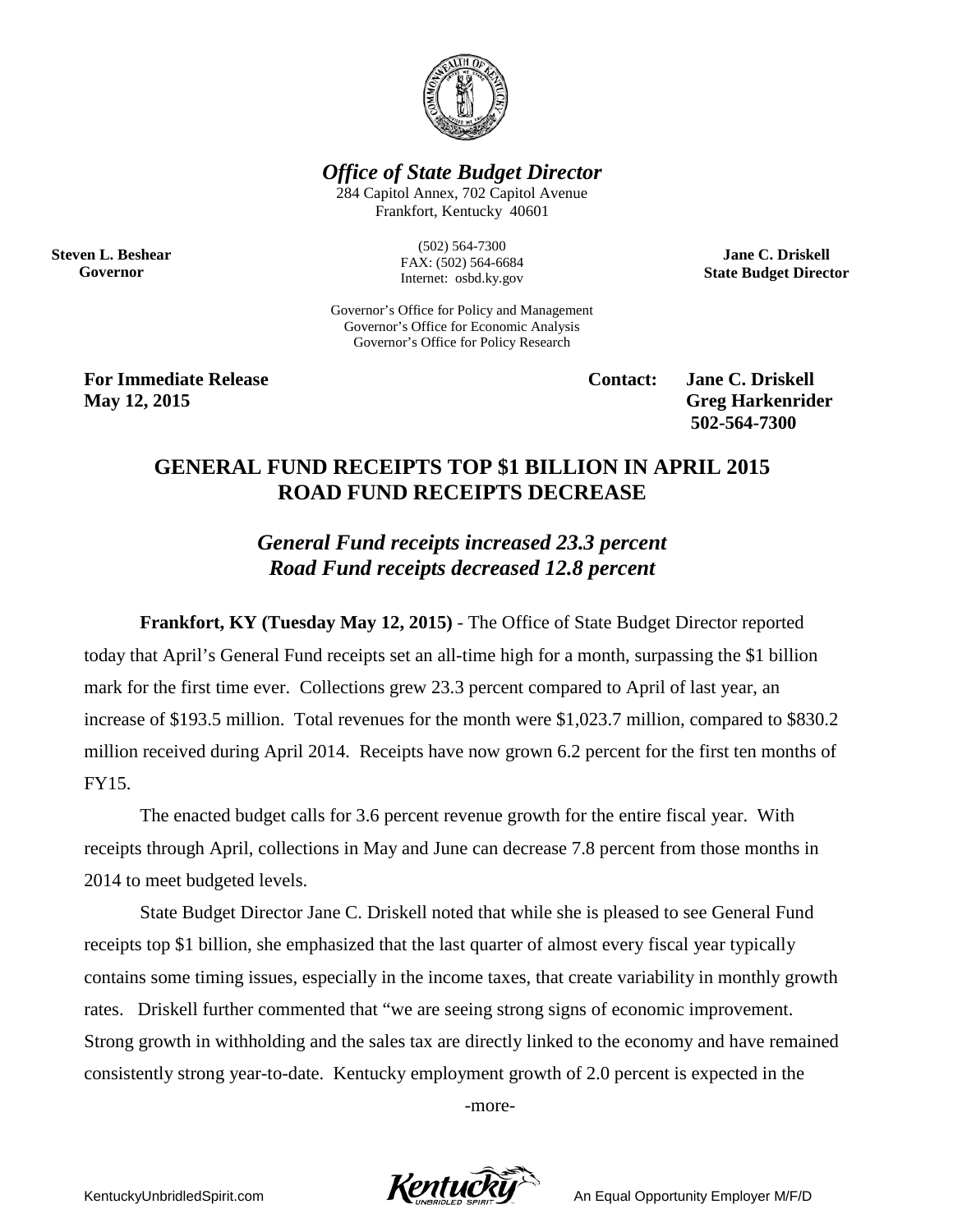fourth quarter of FY15, which translates into strong wage and salary growth of 6.5 percent. Personal income for many Kentuckians has grown as the unemployment rate has come down over the previous 12 months. Personal income is projected to grow 4.7 percent in the fourth quarter. Both employment growth and wage growth are near post-recession high marks. In addition, the outlook for consumer spending is positive due to higher levels of consumer confidence, increased purchasing power for imports due to the strong dollar, and continued low energy prices. We are confident that when we close the books on this fiscal year, revenue growth will exceed the budgeted amount. Our third quarter economic and revenue report projects that we will exceed the official estimate by \$46.1 million. This will be a remarkable turnaround given that we ended last fiscal year with a \$90 million revenue shortfall."

Among the major accounts in April:

- Sales and use tax receipts increased 7.3 percent for the month and have grown 4.4 percent year-to-date.
- Individual income tax collections grew 39.5 percent in April. Growth in this account was broad-based and the withholding component posted a 12.3 percent increase in April indicating a strong labor market. Total individual income tax receipts have grown 11.4 percent though the first ten months of FY15.
- Business tax collections showed a solid pattern of growth in April. Corporation income tax receipts grew 4.4 percent and have increased 1.6 percent for the year. The limited liability entity tax, a backstop to the corporate income tax, grew 47.8 percent with nominal growth of \$14.8 million.
- Property tax collections rose 0.6 percent and are up 0.9 percent year-to-date.
- Cigarette tax receipts grew 14.6 percent but are down 2.3 percent year-to-date.
- Coal severance tax receipts fell 7.5 percent for the month and are down 7.2 percent through the first ten months of the fiscal year.

Road Fund receipts declined 12.8 percent in April with collections of \$115.1 million. The decline was generally across the board as most of the major accounts experienced declines. The official Road Fund revenue estimate call for revenues to decline 0.9 percent for the fiscal year. Based on year-to-date tax collections, revenues must increase 0.8 percent for the remainder of the year to meet the estimate. Among the accounts, taxes on motor fuels fell 14.8 percent due to a lower tax rate. Motor vehicle usage revenue decreased 2.9 percent as vehicle sales are not outpacing the new tax credit for trade-ins on new vehicles. License and privilege receipts decreased 16.0 percent. The Office of State Budget Director's third quarter economic and revenue report projects that the Road Fund will fall short of the official estimate by \$11.1 million.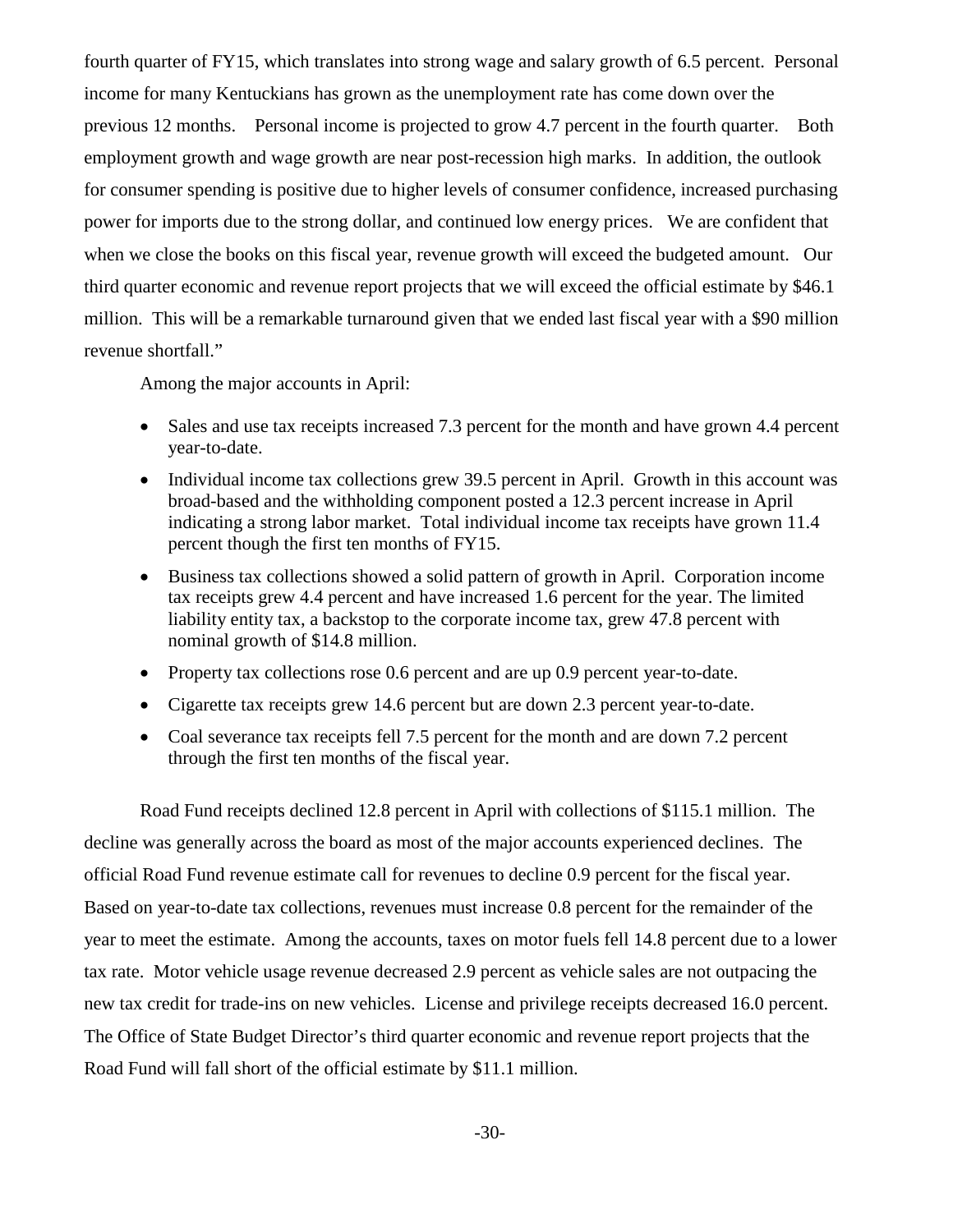Volume 54 Number 10

## KENTUCKY STATE GOVERNMENT REVENUE 1. GENERAL FUND REVENUE

|                                                  | <b>APRIL</b>     |               |                          | <b>JULY THROUGH APRIL</b> |                 |                          |  |
|--------------------------------------------------|------------------|---------------|--------------------------|---------------------------|-----------------|--------------------------|--|
|                                                  | 2015             | 2014          | % Change                 | FY 2015                   | FY 2014         | % Change                 |  |
| <b>TOTAL GENERAL FUND</b>                        | \$1,023,697,292  | \$830,223,513 | 23.3%                    | \$8,180,954,661           | \$7,705,574,871 | 6.2%                     |  |
| <b>Tax Receipts</b>                              | \$996,216,289    | \$800,427,083 | 24.5%                    | \$7,900,484,144           | \$7,437,265,557 | 6.2%                     |  |
| Sales and Gross Receipts                         | \$333,268,576    | \$308,016,658 | 8.2%                     | \$3,171,091,920           | \$3,052,230,674 | 3.9%                     |  |
| <b>Beer Consumption</b>                          | 551,478          | 459,508       | 20.0%                    | 5,076,801                 | 5,076,106       | 0.0%                     |  |
| <b>Beer Wholesale</b>                            | 4,752,754        | 3,544,835     | 34.1%                    | 47,449,429                | 46,553,247      | 1.9%                     |  |
| Cigarette                                        | 21, 147, 284     | 18,445,141    | 14.6%                    | 183,032,737               | 187,416,270     | $-2.3%$                  |  |
| <b>Distilled Spirits Case Sales</b>              | 11,299           | 9,960         | 13.5%                    | 110,270                   | 105,811         | 4.2%                     |  |
| <b>Distilled Spirits Consumption</b>             | 1,071,464        | 945,805       | 13.3%                    | 10,363,758                | 9,874,980       | 4.9%                     |  |
| <b>Distilled Spirits Wholesale</b>               | 3,238,875        | 2,663,730     | 21.6%                    | 30,163,469                | 27,931,406      | 8.0%                     |  |
| Insurance Premium                                | 153,029          | (208, 781)    | $\qquad \qquad \cdots$   | 99,861,717                | 95,656,325      | 4.4%                     |  |
| Pari-Mutuel                                      | 242,701          | 432,355       | $-43.9%$                 | 2,284,794                 | 1,738,568       | 31.4%                    |  |
| Race Track Admission                             | 6,528            | 15,109        | $-56.8%$                 | 155,426                   | 173,769         | $-10.6%$                 |  |
| Sales and Use                                    | 293,422,469      | 273,553,934   | 7.3%                     | 2,706,263,575             | 2,592,128,557   | 4.4%                     |  |
| <b>Wine Consumption</b>                          | 238,425          | 214,646       | 11.1%                    | 2,449,630                 | 2,404,913       | 1.9%                     |  |
| Wine Wholesale                                   | 1,345,155        | 1,135,902     | 18.4%                    | 13,619,439                | 12,787,615      | 6.5%                     |  |
| <b>Telecommunications Tax</b>                    | 5,297,930        | 5,100,931     | 3.9%                     | 52,492,448<br>17,762,618  | 53,077,943      | $-1.1%$<br>2.6%          |  |
| <b>Other Tobacco Products</b><br>Floor Stock Tax | 1,788,629<br>555 | 1,703,585     | 5.0%<br>$---$            |                           | 17,307,410      | $\overline{a}$           |  |
|                                                  |                  | 0             |                          | 5,810                     | (2, 246)        |                          |  |
| License and Privilege                            | \$65,109,106     | \$49,865,603  | 30.6%                    | \$460,377,627             | \$467,936,530   | $-1.6%$                  |  |
| Alc. Bev. License Suspension                     | 98,545           | 23,275        | 323.4%                   | 369,517                   | 271,465         | 36.1%                    |  |
| Coal Severance                                   | 14,753,559       | 15,947,416    | $-7.5%$                  | 152,924,524               | 164,800,745     | $-7.2%$                  |  |
| <b>Corporation License</b>                       | 36,208           | (68, 441)     | $---$                    | 414,816                   | 782,139         | $-47.0%$                 |  |
| <b>Corporation Organization</b>                  | 41,635           | 6,905         | 503.0%                   | 109,926                   | 38,322          | 186.9%                   |  |
| <b>Occupational Licenses</b>                     | 16,457           | 38,621        | $-57.4%$                 | 125,091                   | 134,124         | $-6.7%$                  |  |
| Oil Production                                   | 499,433          | 760,370       | $-34.3%$                 | 8,658,081                 | 10,447,837      | $-17.1%$                 |  |
| Race Track License                               | 6,475            | 0             | ---                      | 247,766                   | 248,375         | $-0.2%$                  |  |
| <b>Bank Franchise Tax</b>                        | 1,851,498        | (206, 433)    | ---                      | 99,709,390                | 102,691,802     | $-2.9%$                  |  |
| <b>Driver License Fees</b>                       | 52,309           | 54,653        | $-4.3%$                  | 555,507                   | 527,822         | 5.2%                     |  |
| <b>Minerals Severance</b>                        | 1,019,352        | 813,441       | 25.3%                    | 12,393,747                | 12,052,106      | 2.8%                     |  |
| Natural Gas Severance                            | 922,800          | 1,494,439     | $-38.3%$                 | 13,934,682                | 14,487,836      | $-3.8%$                  |  |
| <b>Limited Liability Entity</b>                  | 45,810,834       | 31,001,359    | 47.8%                    | 170,934,580               | 161,453,959     | 5.9%                     |  |
| Income                                           | \$572,456,291    | \$419,386,768 | 36.5%                    | \$3,684,148,429           | \$3,336,154,092 | 10.4%                    |  |
| Corporation                                      | 37,277,164       | 35,721,245    | 4.4%                     | 332,842,712               | 327,517,112     | 1.6%                     |  |
| Individual                                       | 535, 179, 128    | 383,665,523   | 39.5%                    | 3,351,305,717             | 3,008,636,980   | 11.4%                    |  |
| Property                                         | \$18,750,848     | \$18,639,283  | 0.6%                     | \$523,471,712             | \$518,984,763   | 0.9%                     |  |
| <b>Building &amp; Loan Association</b>           | 0                | 0             |                          | (498, 150)                | 5,753           |                          |  |
| General - Real                                   | 2,854,415        | 2,417,087     | 18.1%                    | 256,415,269               | 255,176,085     | 0.5%                     |  |
| General - Tangible                               | 18,547,495       | 17,659,399    | 5.0%                     | 202,372,082               | 200,426,077     | 1.0%                     |  |
| <b>Omitted &amp; Delinguent</b>                  | (5,913,182)      | (2,621,146)   | $\hspace{0.05cm} \ldots$ | 7,299,816                 | 11,257,686      | $-35.2%$                 |  |
| <b>Public Service</b>                            | 3,259,447        | 1,173,942     | 177.6%                   | 56,393,146                | 46,312,556      | 21.8%                    |  |
| Other                                            | 2,673            | 10,001        | $-73.3%$                 | 1,489,550                 | 5,806,606       | $-74.3%$                 |  |
| Inheritance                                      | \$4,454,990      | \$1,975,727   | 125.5%                   | \$40,607,624              | \$37,308,543    | 8.8%                     |  |
| Miscellaneous                                    | \$2,176,479      | \$2,543,043   | $-14.4%$                 | \$20,786,832              | \$24,650,956    | $-15.7%$                 |  |
| <b>Legal Process</b>                             | 1,392,254        | 1,547,531     | $-10.0\%$                | 12,869,991                | 13,890,669      | $-7.3%$                  |  |
| T. V. A. In Lieu Payments                        | 784,225          | 978,784       | $-19.9%$                 | 7,883,982                 | 10,709,849      | $-26.4%$                 |  |
| Other                                            | 0                | 16,728        | $-100.0\%$               | 32,858                    | 50,437          | $-34.9%$                 |  |
| Nontax Receipts                                  | \$27,243,718     | \$29,652,740  | $-8.1%$                  | \$279,002,245             | \$266,716,954   | 4.6%                     |  |
| <b>Departmental Fees</b>                         | 2,006,940        | 4,139,958     | $-51.5%$                 | 16,182,565                | 19,424,938      | $-16.7%$                 |  |
| <b>PSC Assessment Fee</b>                        | 0                | 6,613         | $-100.0\%$               | 14,696,059                | 14,842,830      | $-1.0%$                  |  |
| Fines & Forfeitures                              | 1,939,472        | 2,126,980     | $-8.8%$                  | 18,893,930                | 21,055,302      | $-10.3%$                 |  |
| Income on Investments                            | (79, 886)        | (51, 751)     | $\hspace{0.05cm} \ldots$ | (663,700)                 | (907, 675)      | $\hspace{0.05cm} \ldots$ |  |
| Lottery                                          | 18,000,000       | 19,000,000    | $-5.3%$                  | 183,000,000               | 175,639,743     | 4.2%                     |  |
| Sale of NOx Credits                              | 0                | 32,063        | $-100.0\%$               | 27,594                    | 87,304          | $-68.4%$                 |  |
| Miscellaneous                                    | 5,377,192        | 4,398,878     | 22.2%                    | 46,865,798                | 36,574,513      | 28.1%                    |  |
| Redeposit of State Funds                         | \$237,285        | \$143,691     | 65.1%                    | \$1,468,272               | \$1,592,360     | $-7.8%$                  |  |